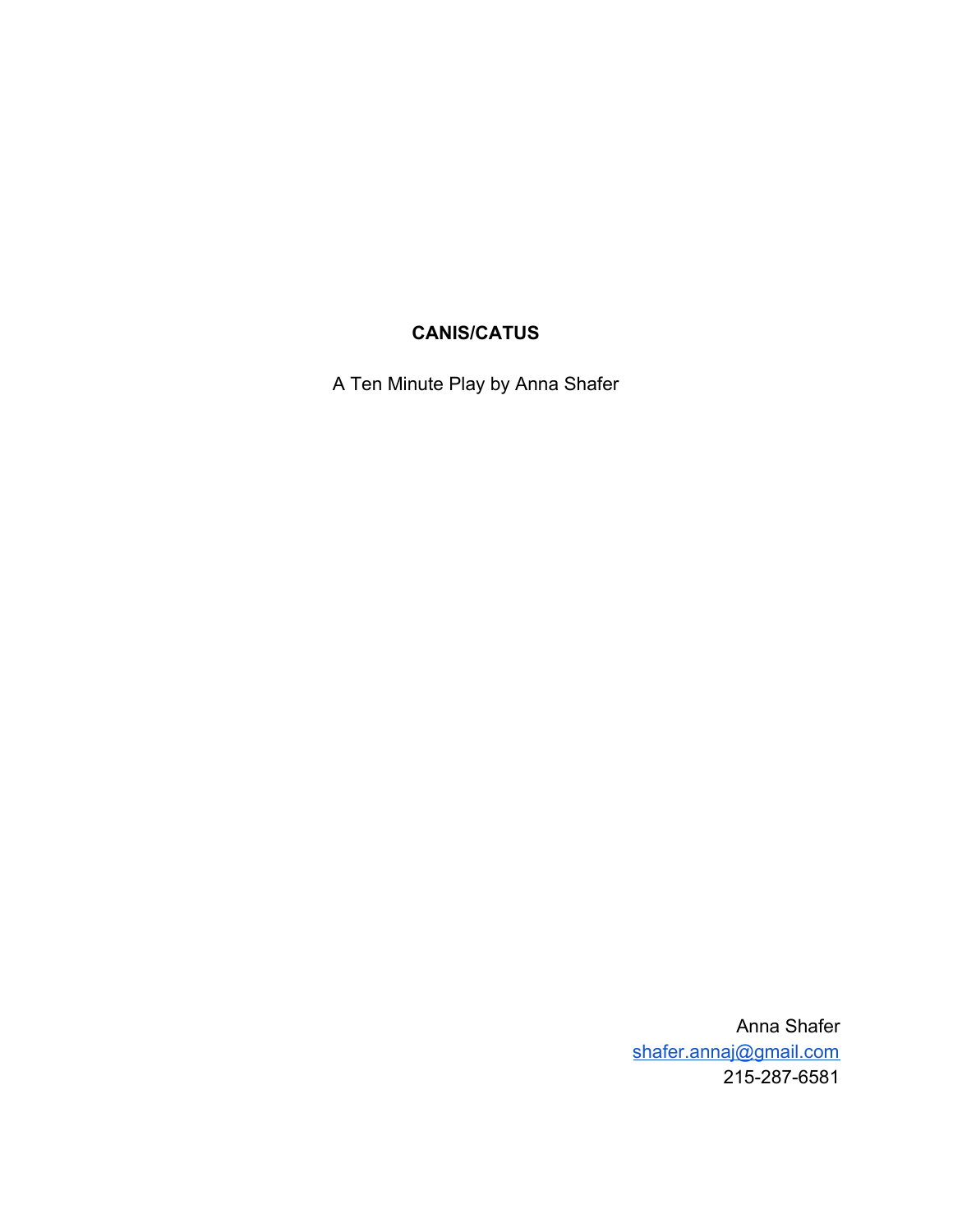## **CHARACTER BREAKDOWN**

JASPER: A dog. Male/Non-Binary. Any age/ethnicity.

DUKE: A cat. Male/Non-Binary. Any age/ethnicity.

## *A NOTE TO THE DIRECTOR*

A slash (/) indicates an overlapping line.

While human actors will play animals, they should not necessarily *play animals*. That is, they should not make any attempt to dehumanize themselves. Treat these animals as people -- people who just happen to be animals.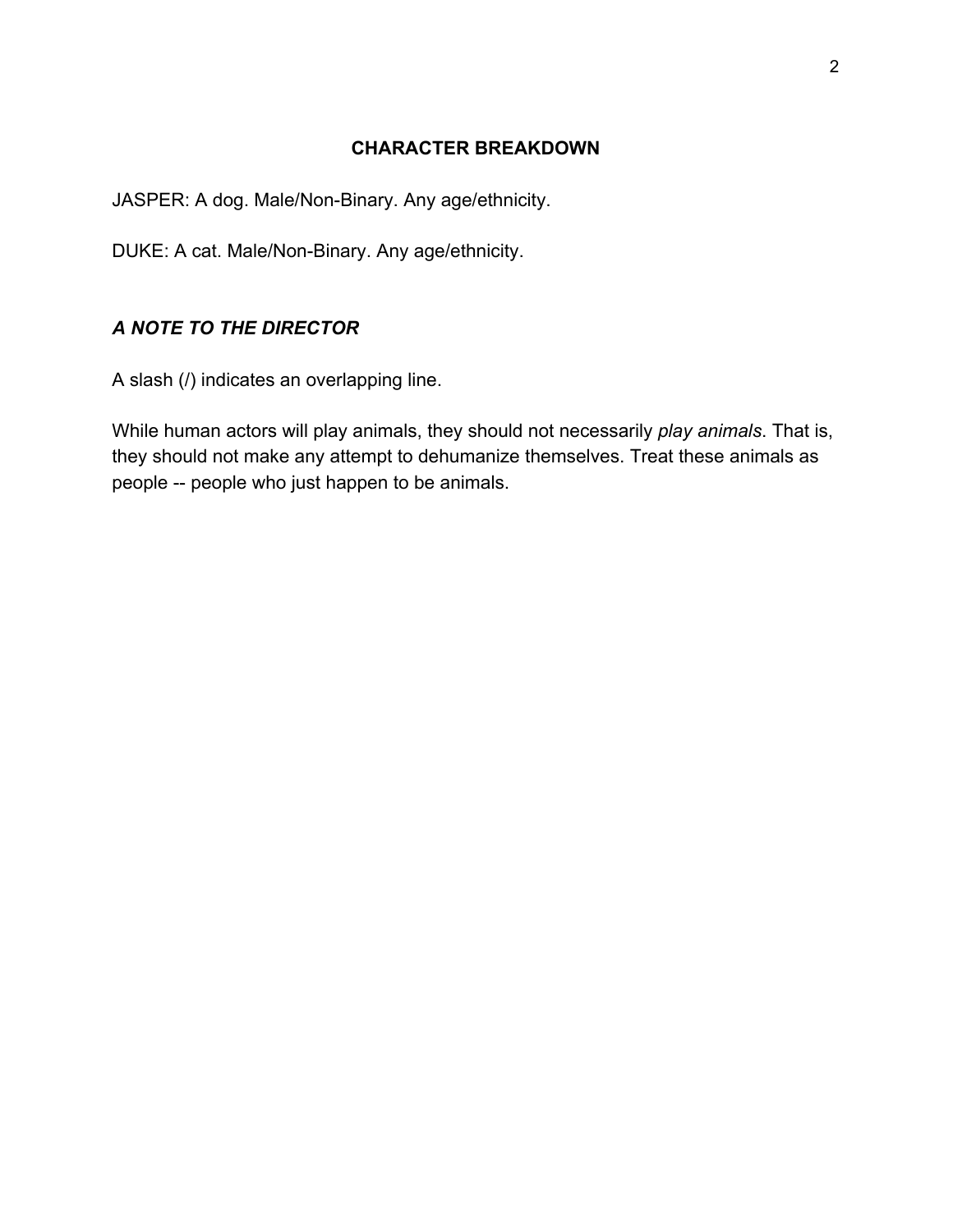*Lights up on JASPER, sitting on an armchair, fiddling with a laptop. He opens up his Zoom application, muttering to himself.*

#### **JASPER**

Is this… How does this thing… JACK! HOW DO I GET THIS FUCKING THING TO CONNECT TO -- Oh hold on… **Okay** "Use computer audio" JACK! NEVERMIND! I GOT IT! Okay and now I just…

> *Finally, Zoom connects JASPER to his meeting, as lights come up on DUKE, situated competently at a desktop computer.*

| Oh!                   | JASPER (CONT'D) |  |
|-----------------------|-----------------|--|
| Oh.<br>Okay           | <b>DUKE</b>     |  |
| Well this is          | <b>JASPER</b>   |  |
| Uh<br>This is awkward |                 |  |
|                       | <b>DUKE</b>     |  |

No kidding.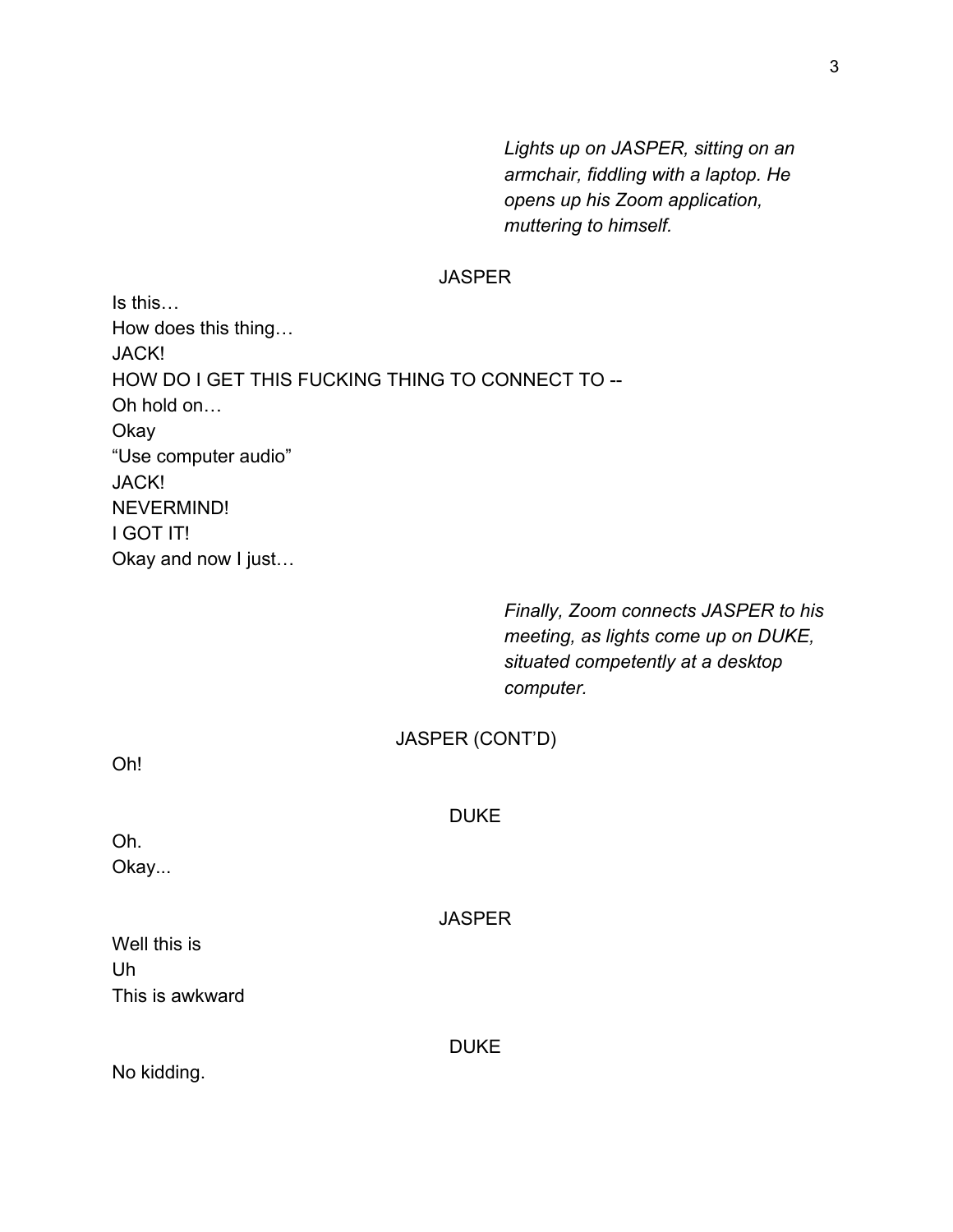I'm sorry, I thought this would be more /uh…

## DUKE

/Yeah

#### **JASPER**

Like just… Just other *dogs*

#### DUKE

Wow You really know how to flatter a cat

#### **JASPER**

The website made it seem like I mean when I got your message And don't get me wrong! I was thrilled to get your message on /*Petter Days*

#### DUKE

**JASPER** 

/Sure

# It just... "Duke wants to chat" Kinda made it seem like you were

DUKE What? **JASPER** I mean… DUKE What? **JASPER** 

A dog.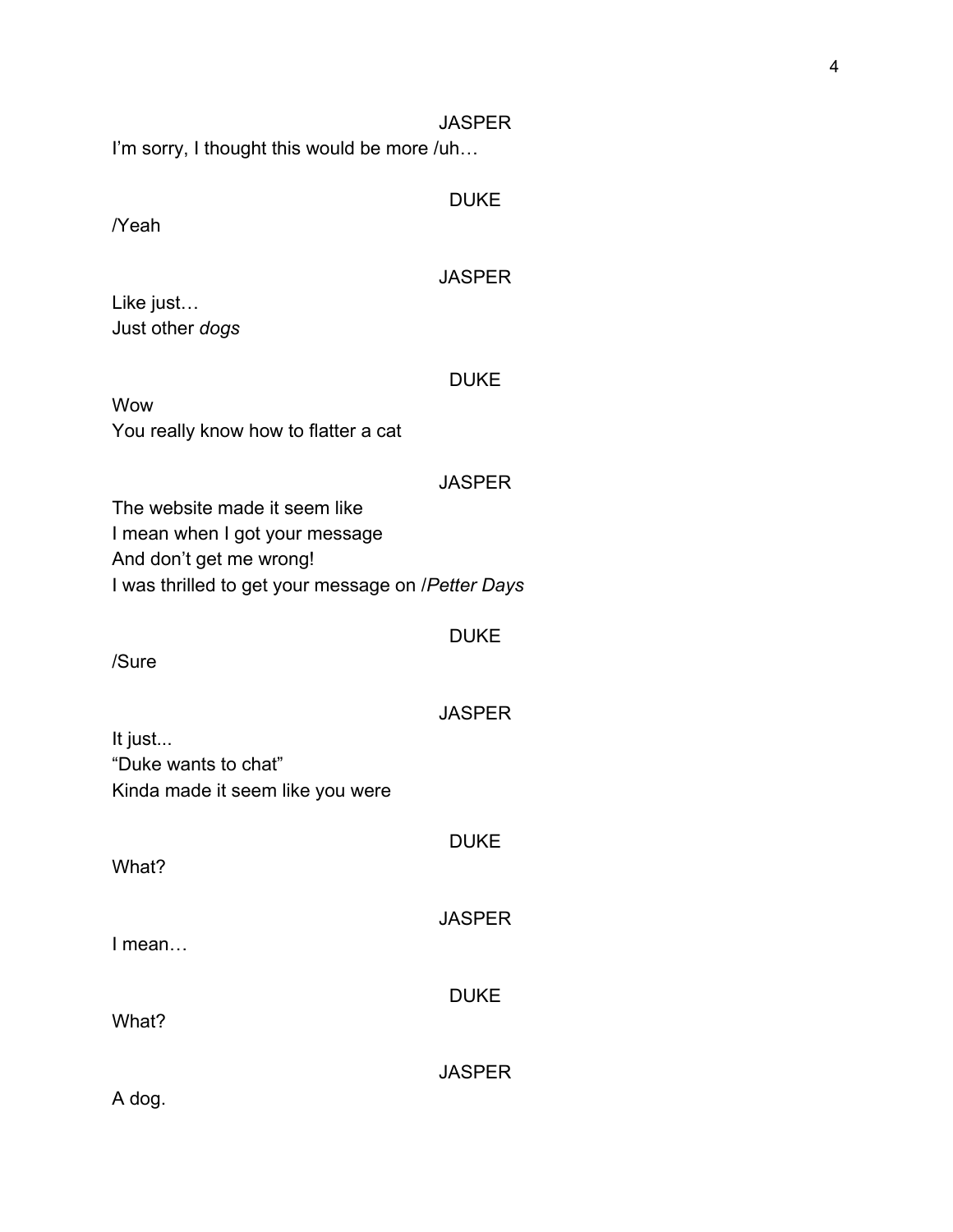|                                                                             | DUKE          |  |
|-----------------------------------------------------------------------------|---------------|--|
| (Clearly offended)<br>I'm sorry, I don't mean to be rude<br>Or whatever     |               |  |
| But what on earth about "Duke wants to chat"<br>Made you think I was a dog? |               |  |
| You're joking                                                               | <b>JASPER</b> |  |
| Why would I be joking?                                                      | <b>DUKE</b>   |  |
| Duke?                                                                       | <b>JASPER</b> |  |
| Yes.                                                                        | <b>DUKE</b>   |  |
| DUKE?                                                                       | <b>JASPER</b> |  |
| That is clearly a dog's name!                                               |               |  |
| I mean<br>Clearly not!                                                      | <b>DUKE</b>   |  |
| Oh come on                                                                  | <b>JASPER</b> |  |
| What?!                                                                      | <b>DUKE</b>   |  |
| How many other cats do you know named Duke?                                 | <b>JASPER</b> |  |
| I refuse to participate in this                                             | DUKE          |  |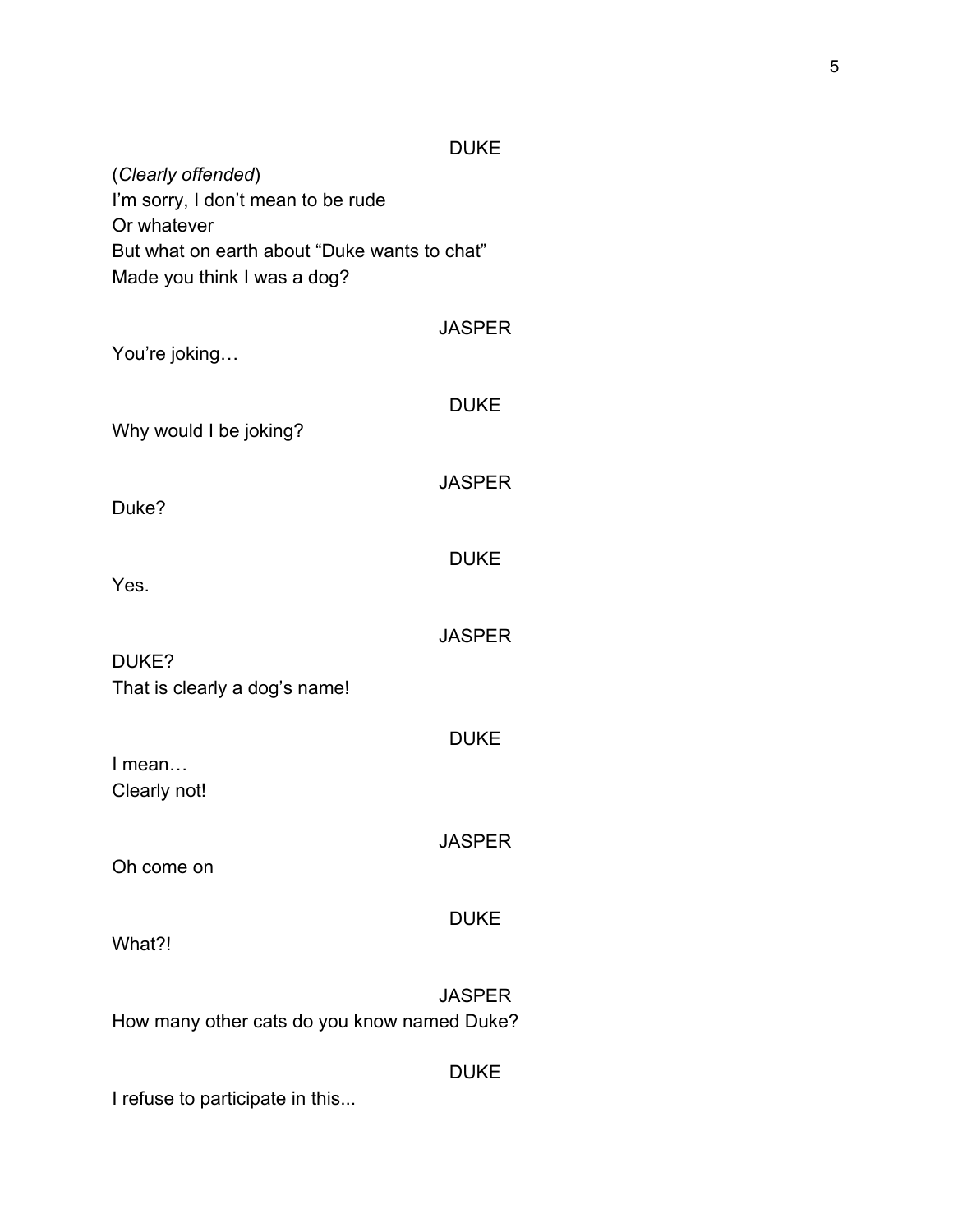This species-ist debate /about

**JASPER** 

/Me?! I'm the species-ist one?!

#### DUKE

I mean… Yes!

**JASPER** I've just never met a cat named Duke before is all.

DUKE

**JASPER** 

So you know many, then?

Many…

## DUKE

Cats.

How many cats do you know?

And not like,

"Oh, the house next door has a cat I've seen through the window" or any of that bullshit I mean how many cats do you actually *know*?

**JASPER** 

Well...

DUKE

Go ahead.

## **JASPER**

Well I guess Technically... (*Muttering inaudibly*) \*I guess you are the first one I've really met\*

What was that?

DUKE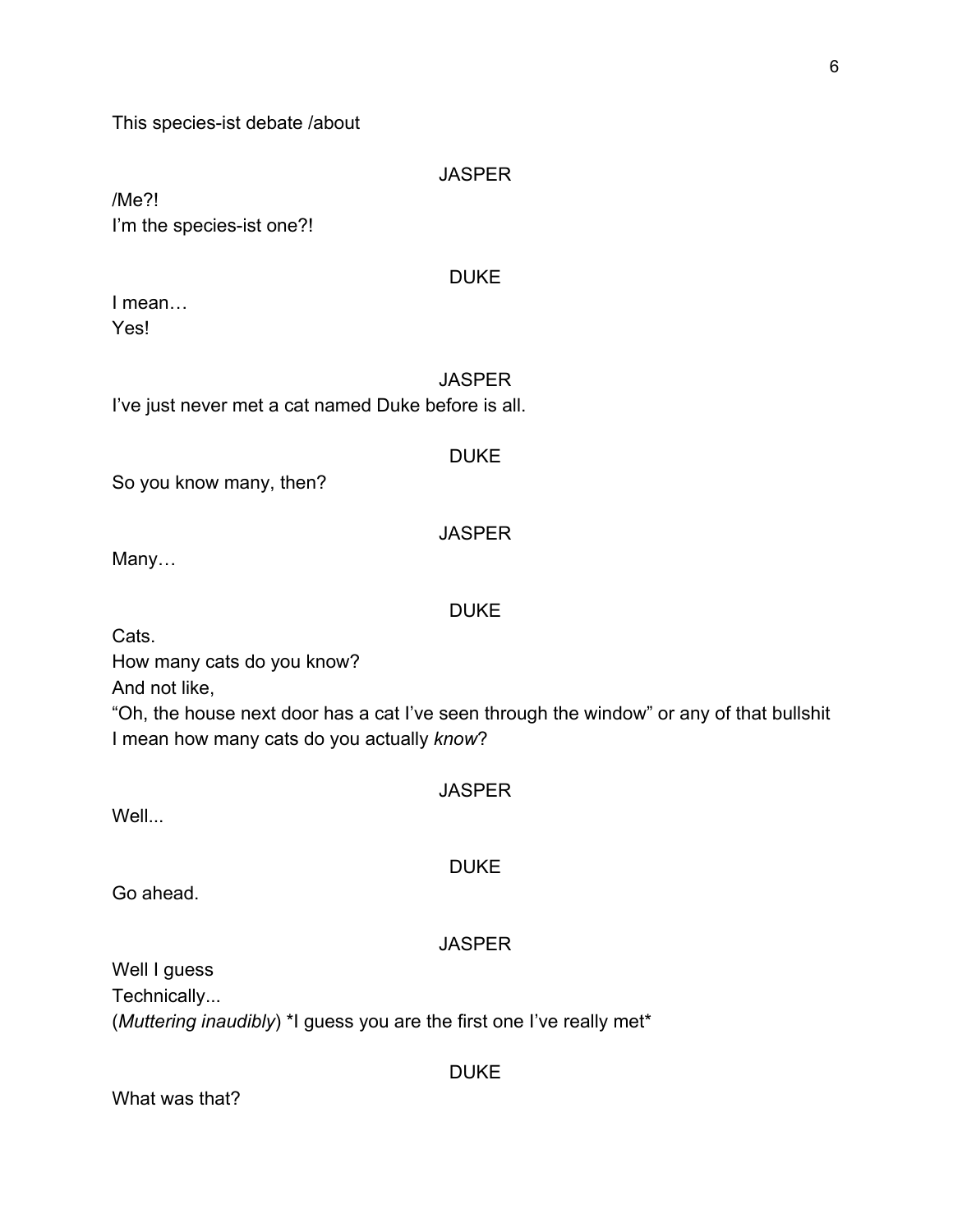OKAY! Yes! I admit it! You are the first cat I've ever really met! Okay?! Are you satisfied?!

#### DUKE

So if you do the math… And stop me here if I'm getting ahead of myself If you do the math, With me being the only cat you have ever actually met, Then you could say that, in fact, 100% of the cats you know Are named/ Duke

#### **JASPER**

/Duke Okay yes fine I'm sorry Jeez

#### DUKE

Thank you.

#### **JASPER**

God, you're pretentious, aren't you?

#### DUKE

If by that you mean I don't sit around licking my balls all day, then Yeah. I'm pretentious.

> *After a loaded beat, JASPER begins to laugh. It starts as a chuckle, and builds until he is bent over in his seat. DUKE begins to laugh with him. They laugh for*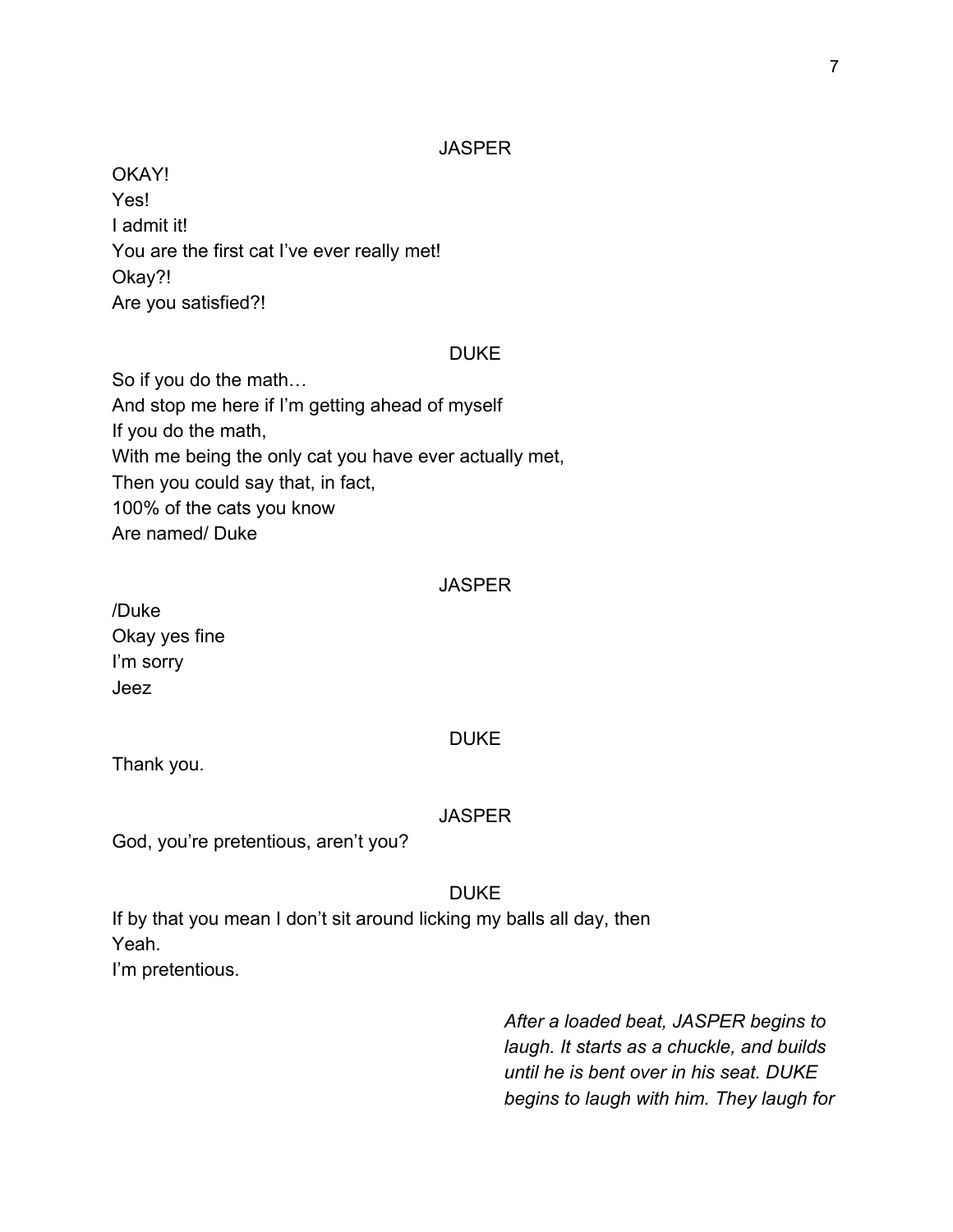*a while. It's nice. The laughter dies out. A slightly awkward beat.*

## JASPER

So What brought you to *Petter Days To Come*? I mean you don't really seem like the support group type.

| I mean                                                              | <b>DUKE</b>   |  |
|---------------------------------------------------------------------|---------------|--|
| The same thing as everyone else, I guess.                           |               |  |
| The /virus?                                                         | <b>JASPER</b> |  |
| The fucking virus.                                                  | <b>DUKE</b>   |  |
| It's brutal, man.                                                   | <b>JASPER</b> |  |
| It really is.<br>I mean it really, really is.                       | <b>DUKE</b>   |  |
| The humans are going nuts about it!                                 | <b>JASPER</b> |  |
| Tell me about it!                                                   | <b>DUKE</b>   |  |
| They laugh and laugh when I run under the bed during a thunderstorm | <b>JASPER</b> |  |
| Or when I jump at the vacuum cleaner                                | <b>DUKE</b>   |  |
|                                                                     | <b>JASPER</b> |  |

The vacuum cleaner!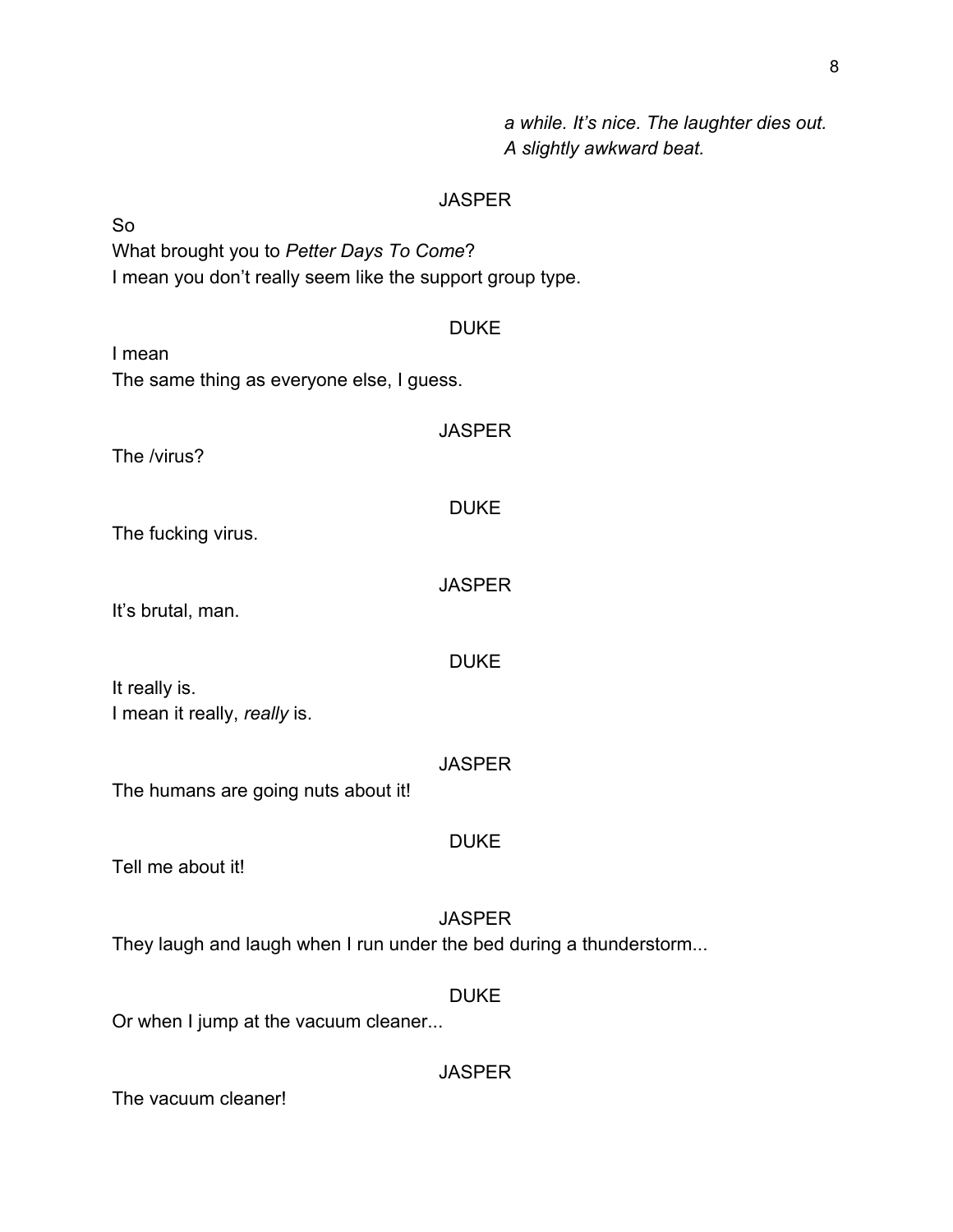Fuck, I hate the vacuum cleaner!

| It's absolutely barbaric.                                                                        | <b>DUKE</b>                         |
|--------------------------------------------------------------------------------------------------|-------------------------------------|
| And yet, god forbid a little virus comes around                                                  | <b>JASPER</b>                       |
| And they launch into full scale panic!                                                           | <b>DUKE</b>                         |
| I know!<br>At a tiny little virus!                                                               | <b>JASPER</b>                       |
| <b>THANK YOU</b>                                                                                 | <b>DUKE</b>                         |
| And I mean<br>What even is a virus?!                                                             | <b>JASPER</b>                       |
| I have absolutely no fucking clue!                                                               | <b>DUKE</b>                         |
|                                                                                                  | More laughter from JASPER and DUKE. |
| But yeah, anyway<br>My human just<br>You know<br>Being around all day<br>It's driving me insane. | <b>DUKE</b>                         |
| I hear ya                                                                                        | <b>JASPER</b>                       |
|                                                                                                  | <b>DUKE</b>                         |

That's a little surprising coming from you.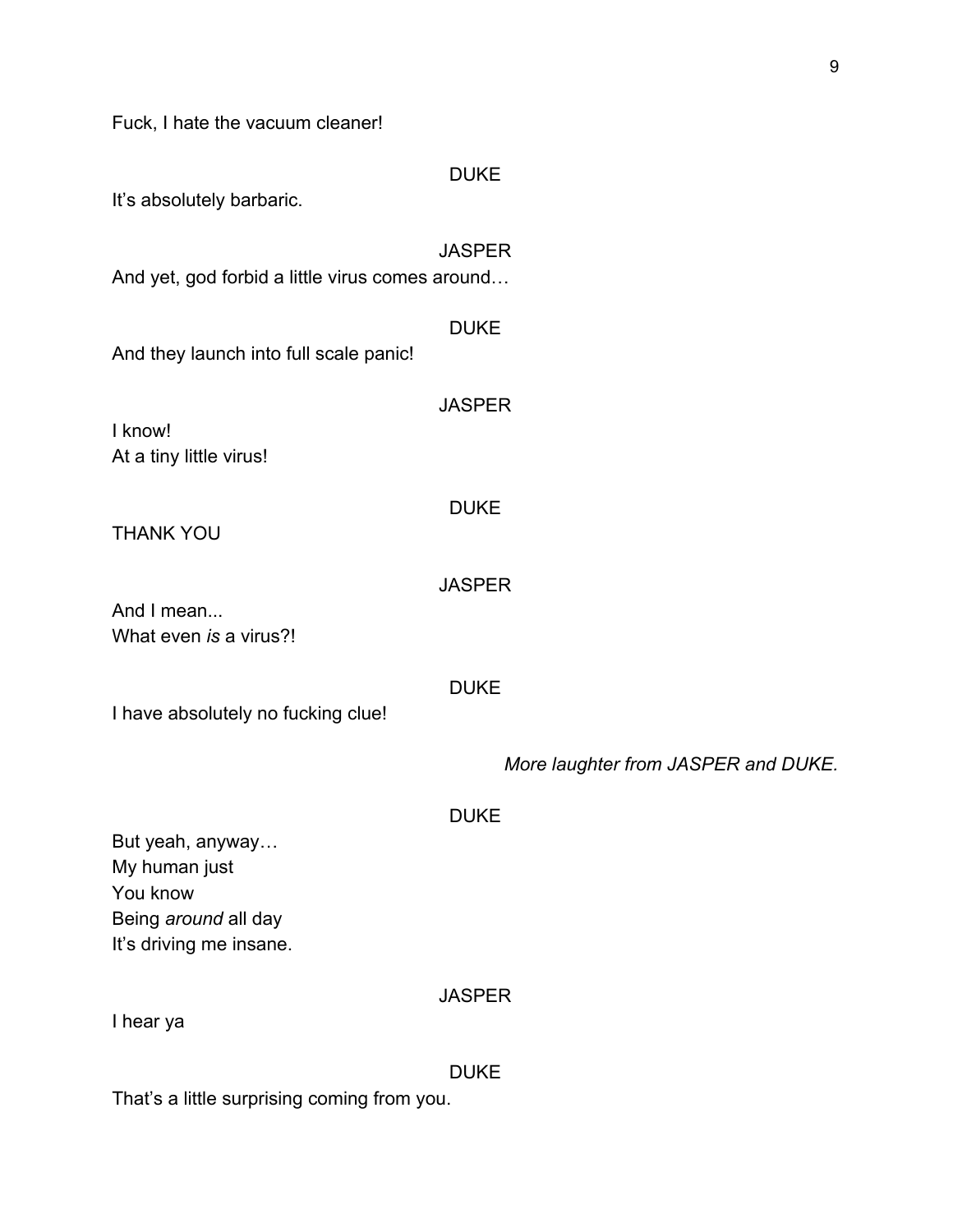How do you mean? You just met me like Five minutes ago.

## DUKE

No, I just mean… I mean aren't dogs supposed to love their owners? "Man's best friend" and all that?

#### **JASPER**

Oh, no, don't get me wrong I LOVE Jack

## DUKE

Right…

## **JASPER**

I absolutely love the guy. But I just… I mean Time apart is healthy! Absence makes the heart grow fonder, you know?

#### DUKE

Oh I know.

## **JASPER**

I need my alone time!

I've got my own shit to do!

Contrary to Jack's belief, I don't just sit around all day waiting for him to get home.

Like, yeah, that's totally part of it, but I mean I keep a pretty tight schedule.

Sniffing stuff, checking out the trash can, guarding the house from those nasty squirrels who are always poking around the tree outside, I mean

Come on!

I've got a lot to do, and I can't really do it with him calling me all the time, taking me out on runs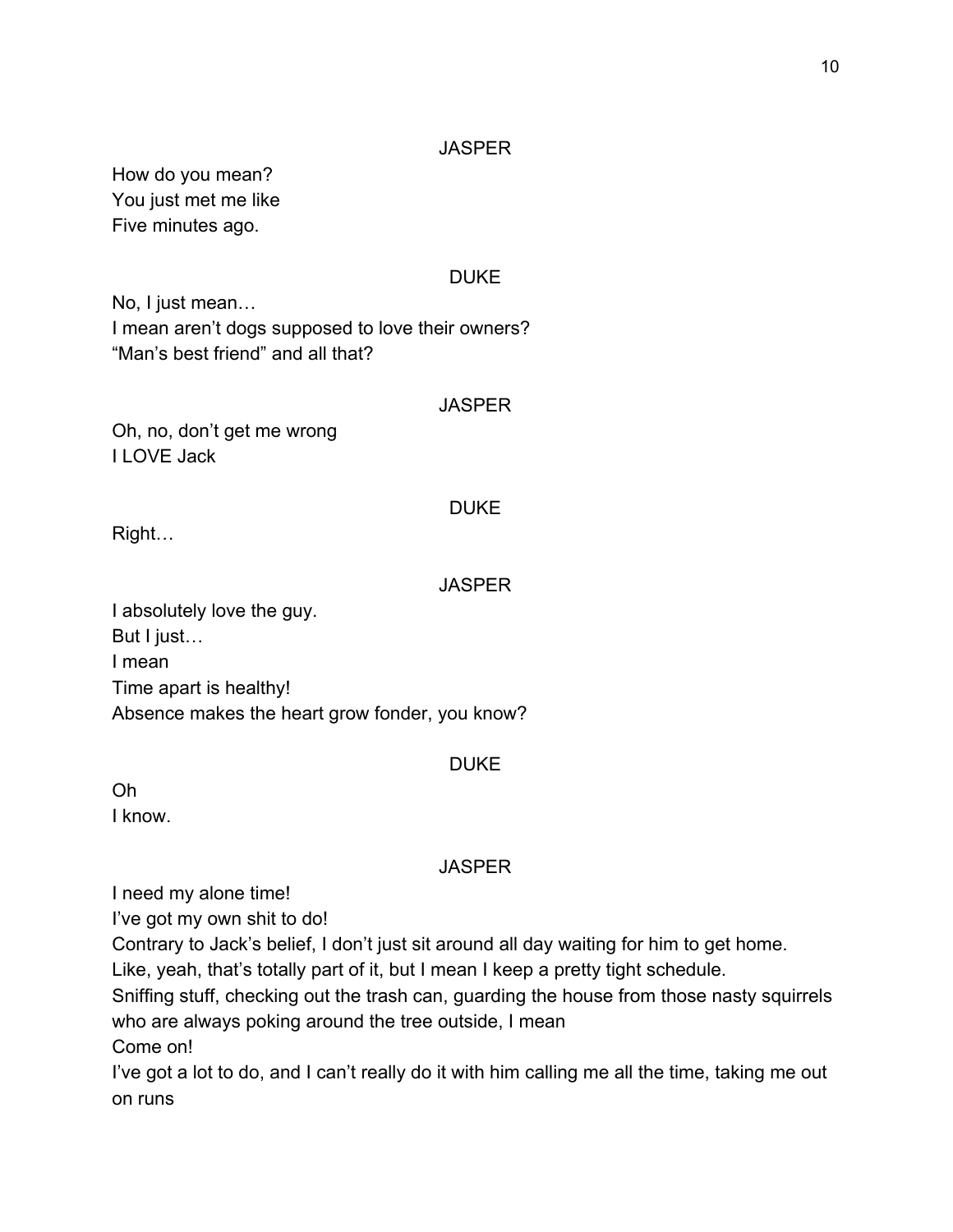(He suddenly decided he *loves* exercise by the way) And he's always telling me to hush! "JASPER, HUSH!" Hey Jack! Right back atcha, pal! God!

#### **DUKE**

Look, man, I get it. You're talking to the *king* of Alone Time. I mean we cats basically invented it as a species.

#### **JASPER**

HA!

## DUKE

I sleep 20 hours a day, Jasper. 20 hours, or I'm a total asshole. And, you know, I can't really get my 20 hours with Sheila (That's my human, Sheila) Just absolutely berating me every time she wants a "companion" During her fucking "virtual meetings." And at first I tried to be really understanding.

## **JASPER**

Uh huh.

## DUKE

What's a few extra scratches behind the ears now and then?

## **JASPER**

Sure!

## DUKE

But it's been weeks.

*Weeks*.

I don't know how much longer I can take constant interruption of my prime sleeping hours and jazz blaring out of the speakers whenever she tries taking another crack at homemade bread.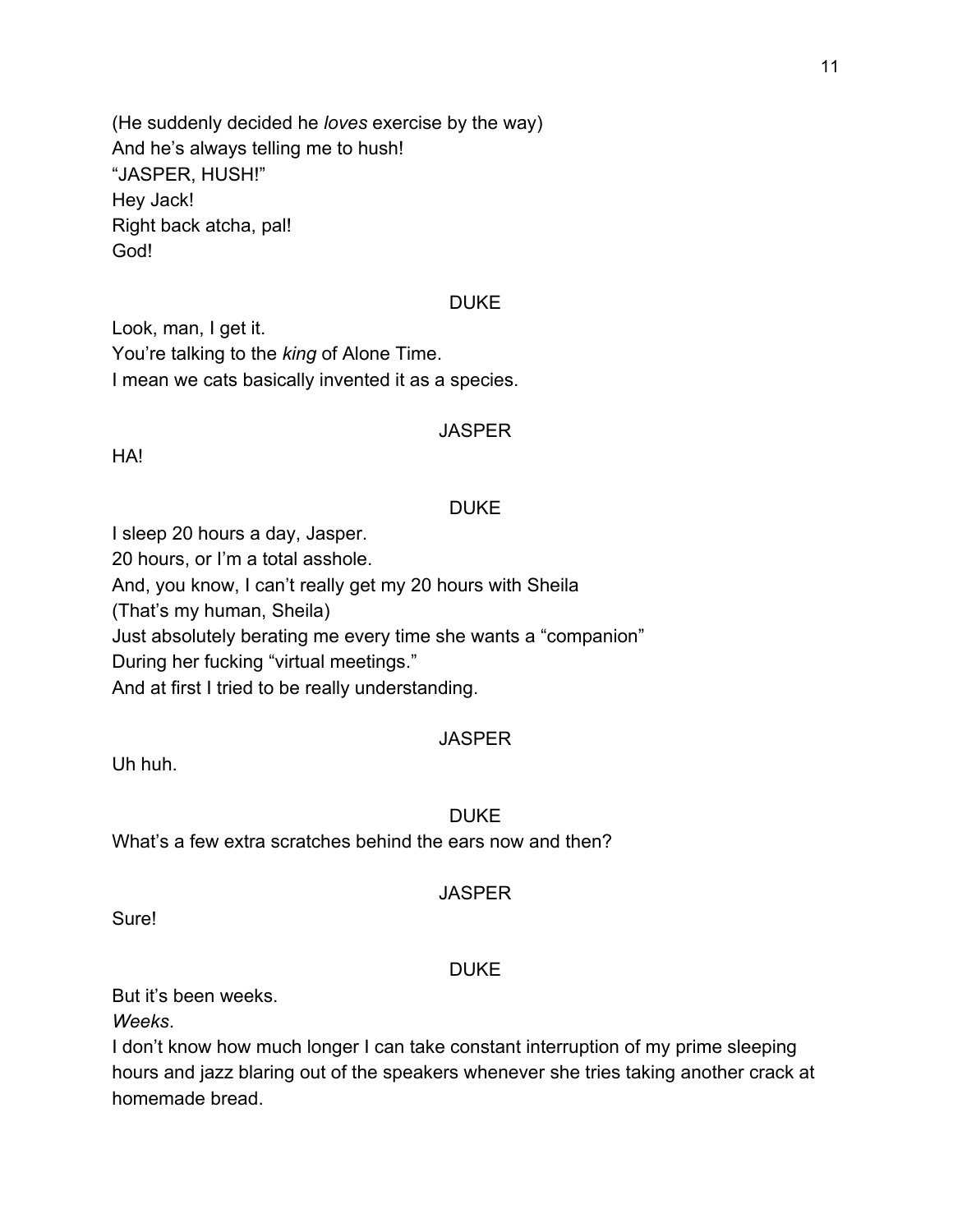Jack gave up on the bread thing last week.

## DUKE

Lucky you.

## **JASPER**

Eh. I kinda miss it. I always got the scraps. And I'd take carbs over cardio any day.

# **DUKE**

Yeah, looks like it.

## **JASPER**

Hey! Give a dog a break.

#### DUKE

You're right, you're right, I surrender. God. It feels good to vent. Thank you. I think I really needed this.

## **JASPER**

Me too. I'm sorry about before. With all the...you know

## DUKE

No, don't worry about it. I'm sorry too. This is all so new, you know?

## **JASPER**

I know.